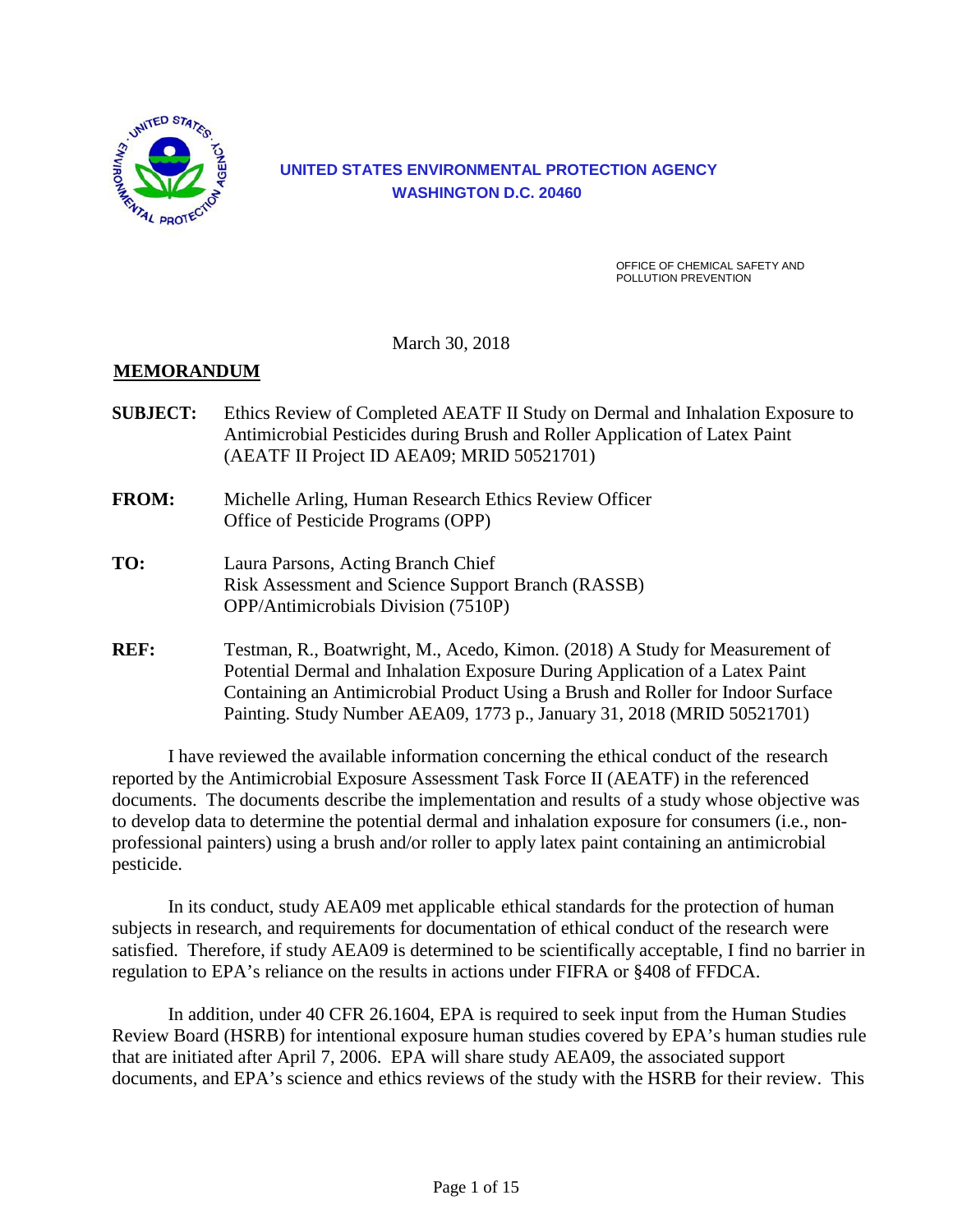memorandum and its attachments constitute EPA's ethics review.

#### **Summary Characteristics of the Research**

Study AEA09 developed data to determine the potential dermal and inhalation exposure for individuals who apply latex paint containing an antimicrobial pesticide product (1,2- Benzisothiazolin-3-one; BIT) with brush and roller painting equipment. Individuals conducted these tasks while wearing inner dosimeters (long underwear), outer dosimeters, and air sampling pumps, which were used to collect dermal and inhalation exposure information. In addition, researchers collected face and hand wipe samples at the end of the monitoring event, and collected additional face wipe samples using dry gauze pads when subjects requested that the monitor wipe the sweat from their face or neck.

A monitoring event or ME refers to a single subject (individual) who is carrying out scripted activities using a particular pesticide active ingredient under a specific scenario, on a particular day. For each ME in this study, the subjects painted rooms (walls, trim, baseboards, ceilings) according their typical painting practices (as they would paint in their own homes). Each ME included application of 1.75 to 2.25 gallons of paint, fortified with BIT at one of three levels: ~144 ppm, ~375 ppm, or ~619 ppm. MEs typically lasted from 120 to 180 minutes. The AEA09 protocol, approved by Schulman Institutional Review Board (IRB), specified 18 to 24 MEs to be conducted in an unoccupied commercial building where typical rooms were constructed for this study. A total of 37 subjects were enrolled in the study, and of those 18 completed MEs. The MEs occurred from June 13, 2016 to July 1, 2016.

When the subject arrived at the test facility for the assigned ME, the subject was asked if he or she had any questions and was reminded that he or she could withdraw at any point before or during the ME. A nurse checked the subject for skin conditions that would disqualify him or her from participation. Females took a urine pregnancy test in a private location, and a female study staff member confirmed the results. In a private location, each subject washed his or her hands and face with soap and water, then changed from street clothes into the dosimeters provided by the study staff. The subject was fitted with two air sampling pumps and provided with safety glasses. Then the subject was taken to the area to be painted and given a closed paint can and choice of application equipment from the selection outlined in the protocol. Each subject painted until they had used 1.75 to 2.25 gallons of paint (determined by weight). The subject was reminded that breaks could be taken as needed. At the end of the ME, the subject returned to the private area where a member of the study staff assisted in the removal of dosimeters and air sampling pumps. Study staff collected wash samples from the subject's face/neck and hands. Once the subject was dressed in his or her own clothes, there was another opportunity to questions and the nurse checked the subject's hands for signs of irritation. Once this check was completed, the subject received the compensation as described in the protocol and was free to leave.

The study report provides a list of major study events in chronological order on pages 78-79.

#### **1. Value of Research to Society**

This study developed data to determine the potential dermal and inhalation exposure of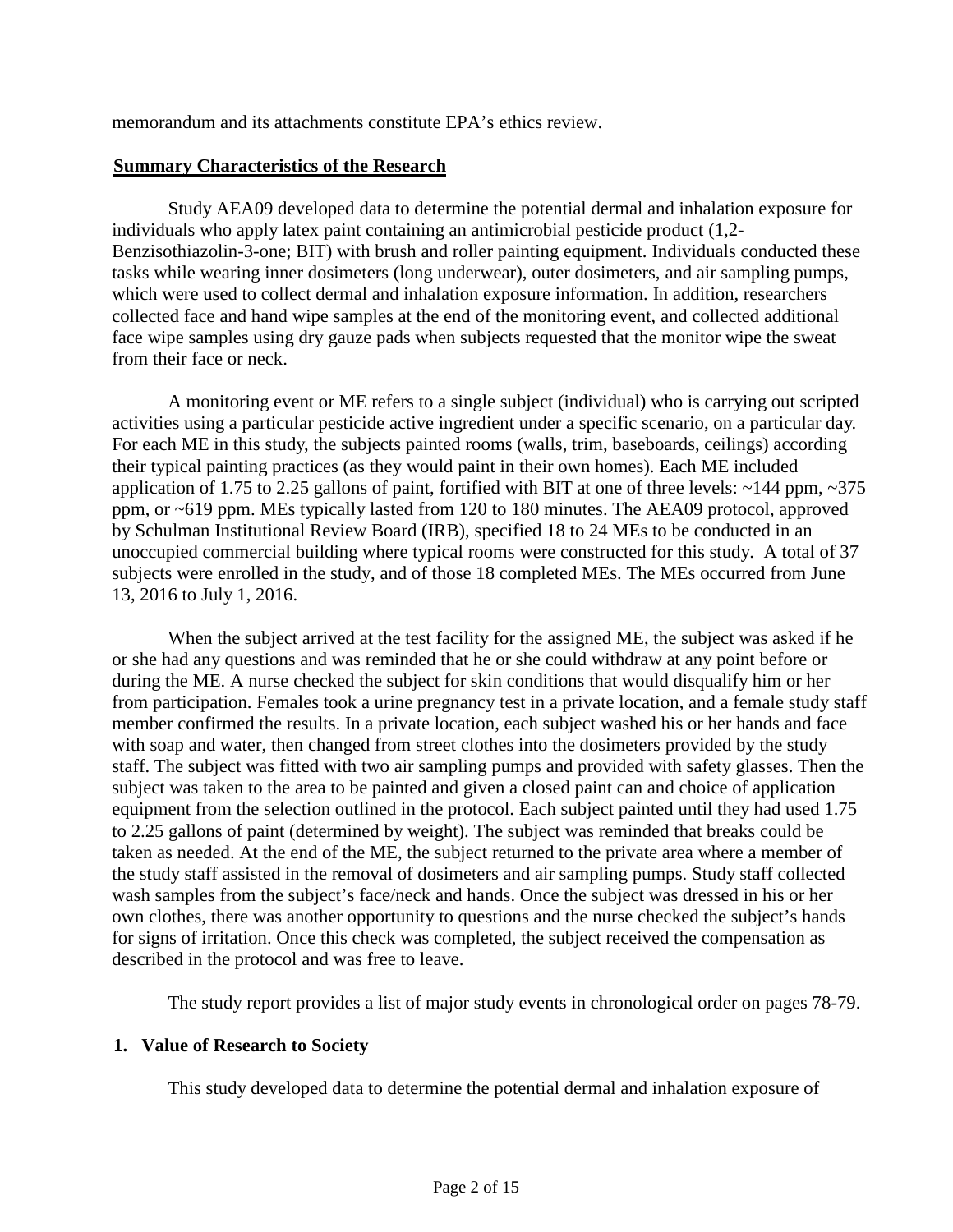individuals who use brushes and rollers to apply latex paint containing antimicrobial pesticide products. The resulting data meet contemporary standards of quality and reliability. EPA will use the results of this study to estimate the exposure for persons painting with an antimicrobial-treated product.

## **2. Subject Selection**

## **a. Recruitment**

Recruitment was conducted according to the approved protocol. Advertisements were posted in the Fresno Bee and the Fresno edition of Vida en el Valle, a Spanish-language weekly periodical. The protocol noted that the advertisement was to be run in The California Advocate, an African American community weekly periodical. The arranged publication for the week of May 20, 2016, but could not confirm placement either by reviewing a copy of the periodical or by speaking with the periodical's staff. This was reported as a deviation and did not have a negative impact on the study because the other two periodicals where the advertisement was placed cover a similar geographic area.

The newspaper advertisements included a brief description of the study, as well as a phone number that interested subjects could call to receive more information about the study. Study staff followed the IRB-approved telephone script (pp. 258-9 of 1773) to provide all interested callers with more information about the study, including the necessary experience, a brief description of the ME, and the compensation, and to screen individuals interested in participating. Specific questions asked during the phone screening included whether the individual had painted with a brush and roller in the last five years, had been a professional painter within the last 10 years, and was at least 18 years old. Qualified and interested individuals were scheduled to visit Golden Pacific Laboratories for a consent meeting.

## **b. Demographics**

Following the recruitment process described in Section 2.a. above, 37 subjects were enrolled in the study. A total of 18 subjects completed MEs – these subjects ranged in age from 20 to 64; 13 were male, and 5 were female. Six of the subjects who completed MEs were originally enrolled as alternates. These alternates replaced the test subjects for several reasons. One test subject was disqualified for having a wrist injury which could impact her ability to paint, three did not show up for their scheduled MEs, one could not be reached to schedule the ME, and one withdrew prior to the scheduled ME for personal reasons.

The study report includes additional information about all subjects enrolled in the study on pages 82-84.

## **c. Inclusion/Exclusion Criteria**

Subjects were screened against the inclusion and exclusion criteria in the protocol (pp. 181-2 of 1773). Subjects were at least 18 years old; considered themselves in good health; had experience painting with a brush and roller within the last five years; did not have skin conditions on the hands, face, or neck; and did not have allergies or sensitivities to latex paints, the test substance, soaps, alcohol, or other chemical products. Females were required to take a pregnancy test on the day of their ME to confirm that they were not pregnant, and were asked to confirm that they were not lactating during the screening process. Anyone who served as a professional painter within the last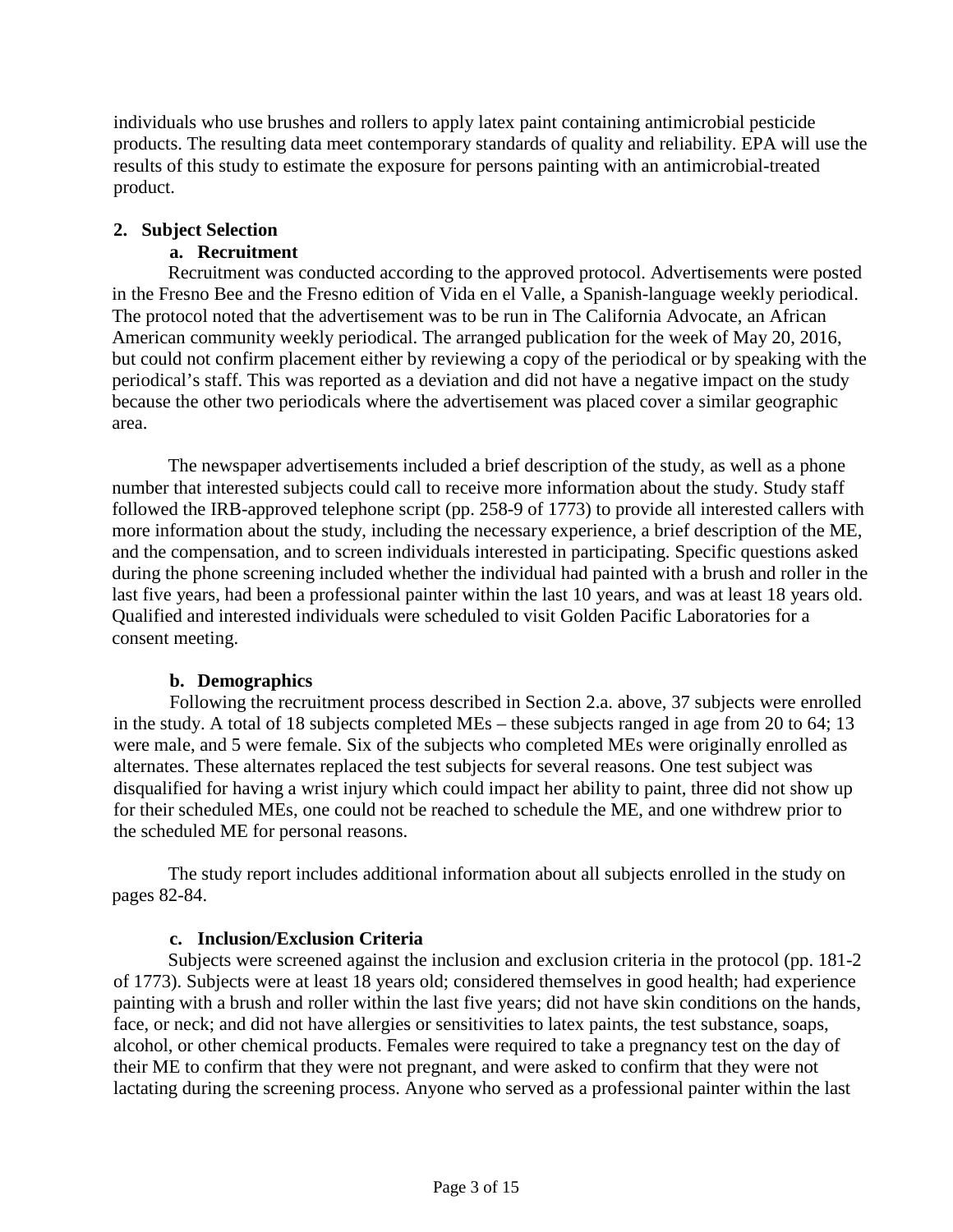10 years was excluded, as was anyone with respiratory or cardiovascular health issues. Additionally, those who were employees or spouses of employees of the study sponsor, entity conducting the study, paint manufacturer, or member company of the American Chemistry Council were excluded from participating.

Subjects also completed a "Subject Qualification Worksheet" (p. 241 of 1773), which included questions about the inclusion and exclusion criteria and which was reviewed by the interviewer. In the study report, the age of one of the subjects was listed as "DNF", or "did not furnish" (p. 82 of 1773). EPA confirmed with AEATF that the subject's age was verified. Rob Testman of Golden Pacific Labs indicated to EPA that "[t]he subject's ID was always checked at the beginning of the informed consent meeting, and there is a checkbox to verify that the age was verified (on the Qualification Worksheet included as page 85 of the protocol). We reviewed the Qualification Worksheet for subject AE-9 today. The interviewer did check that they had verified the subject's age. Although the subject did not furnish age, they did include date of birth. We should have used that to calculate age for the report but missed it. The subject was 42 at the time of interview based on birthdate."

## **3. Risks and Benefits**

The risks of participation in the study included 1) the risk a reaction to the latex paint or BIT, 2) the risk of irritation from use of rubbing alcohol, 3) risk of discomfort and heat-related illness from wearing inner and outer dosimeters while painting, 4) risk of using a ladder while painting, 5) risk of discomfort from wearing air sampling device, 6) psychological risks, 7) risk of unintentional release of confidential information/loss of privacy.

Risks to subjects were minimized by enrolling healthy subjects; not enrolling subjects with allergies or sensitivities to the test substance latex paint, or rubbing alcohol; enrolling subjects with at least 1 experience painting with brushes and rollers within the previous five years; ensuring that subjects wore safety glasses; having medical personnel on-site during monitoring events; closely observing subjects for signs of heat-related illness; reminding subjects frequently that they could take breaks at any time; providing drinks for subjects during the monitoring period; providing subjects with a copy of the product SDS and paint labeling; discussing label safety precautions with subjects prior to initiating MEs; and checking subjects' skin prior to the ME for signs of skin conditions that could be exacerbated by participation.

For ME15, the observation notes indicate that "ME15 was overloading brush causing thick drips. Observer recommended dabbing brush on ribbed tray to prevent this. Very heavy drips from overloading brush was corrected." (p. 404 of 1773) The researchers minimized the risk to this subject in compliance with SOP AEATF II-11H.1. This SOP describes the steps that will be taken in the event a subject is not following the labeling directions or engaging in another activity that may not be considered safe. This action was also taken in accordance with the protocol, which includes language about correcting a subject's activity "if the Principal Investigator determines that a subject's painting technique is outside reasonable consumer practice (e.g., gross over application, under application, or sloppiness)". (p. 174 of 1773) While there were other instances of subjects dripping paint or applying the paint thickly according to the observation notes, these fell within the expected range of consumer practices and did not trigger SOP AEATF II-11H.1 or the protocol requirement for the Principal Investigator to correct the behavior.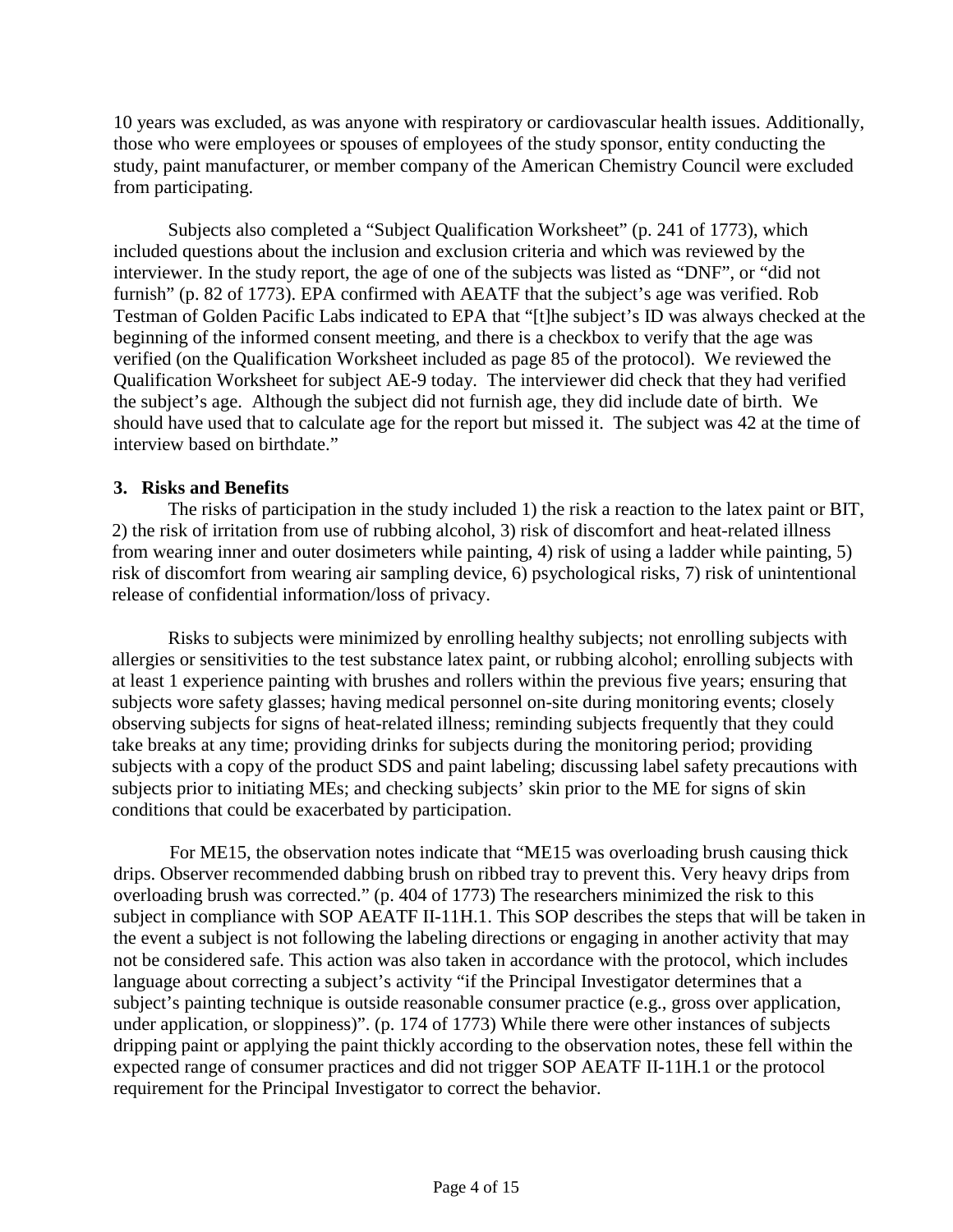AEATF has a specific SOP to address heat-related illnesses (AEATF II-11B.1) This SOP was followed during the study to minimize the risks of heat-related illness. Subjects were made aware of the symptoms of heat stress and reminded to take breaks as necessary, all researchers were trained to recognize the symptoms of heat-related illness, a nurse was on-site for each monitoring event and checked subjects for signs of heat-related illness, and heat stress avoidance posters were available at multiple locations at the test facility. The heat index was monitored through a data logger placed on a mobile cart in the same location where the subjects were conducting their MEs. The temperature during the MEs ranged from 67.9 to 84.8 °F; the heat index did not exceed 95 at any point during the study. No ME was stopped due to environmental conditions or heat-related symptoms.

The research offered no direct benefits to subjects. The primary benefit of the research is new data about the dermal and inhalation exposure of individuals who apply latex paints containing antimicrobial pesticides. EPA and other regulatory agencies will use this information to support exposure assessments for a wide variety of products containing antimicrobial pesticides with similar use patterns.

In this study, risks to subjects were minimized. The low residual risk was reasonable in light of the benefits to society from the new data supporting more accurate inhalation and dermal exposure assessments for products containing antimicrobial pesticides and applied in a similar manner.

#### **4. Independent Ethics Review**

#### **a. Protocol Review**

EPA and the HSRB reviewed the protocol for study AEA09 in 2014. The AEATF submitted the AEA09 protocol to EPA with a conditional approval from Schulman IRB, based on the pending review from the California Department of Pesticide Regulation (CDPR) and incorporation of recommendations from EPA and the HSRB. AEATF also provided to EPA copies of communications with and approval of the protocol by CDPR. This review was required under California's Code of Regulations because the proposed study location was in California.

The protocol and EPA's ethics review<sup>[1](#page-4-0)</sup>, dated March 14, 2014, were discussed by the HSRB at its April 8-9, 2014 meeting. With regard to ethics, the HSRB's June 24, 2014 final meeting report concluded that, "The documents submitted to the EPA and the HSRB do not fully meet the regulatory requirements. However, the Board concluded that the protocol submitted for review will likely meet the applicable requirements of 40 CFR part 26, subparts K and L, if: 1) it is modified in accordance with EPA (Leighton, Sherman, & Cohen, 2014a) and HSRB recommendations; 2) necessary approvals are obtained; and 3) additional documents are provided to the Agency for review."[2](#page-4-1)

<span id="page-4-0"></span> <sup>1</sup> Leighton, Sherman, & Cohen. Science and Ethics Review of AEATF II Brush and Roller Painting Scenario Design and Protocol for Exposure Monitoring. March 14, 2014. https://www.epa.gov/sites/production/files/2014- 12/documents/science-ethics-review-brush-roller\_-protocol-march-2014.pdf

<span id="page-4-1"></span><sup>2</sup> Parkin, Rebecca T. April 8-9, 2014 Human Studies Review Board Meeting Report. June 25, 2014. <https://www.epa.gov/sites/production/files/2014-11/documents/hsrb-final-report-april-2014-meeting.pdf>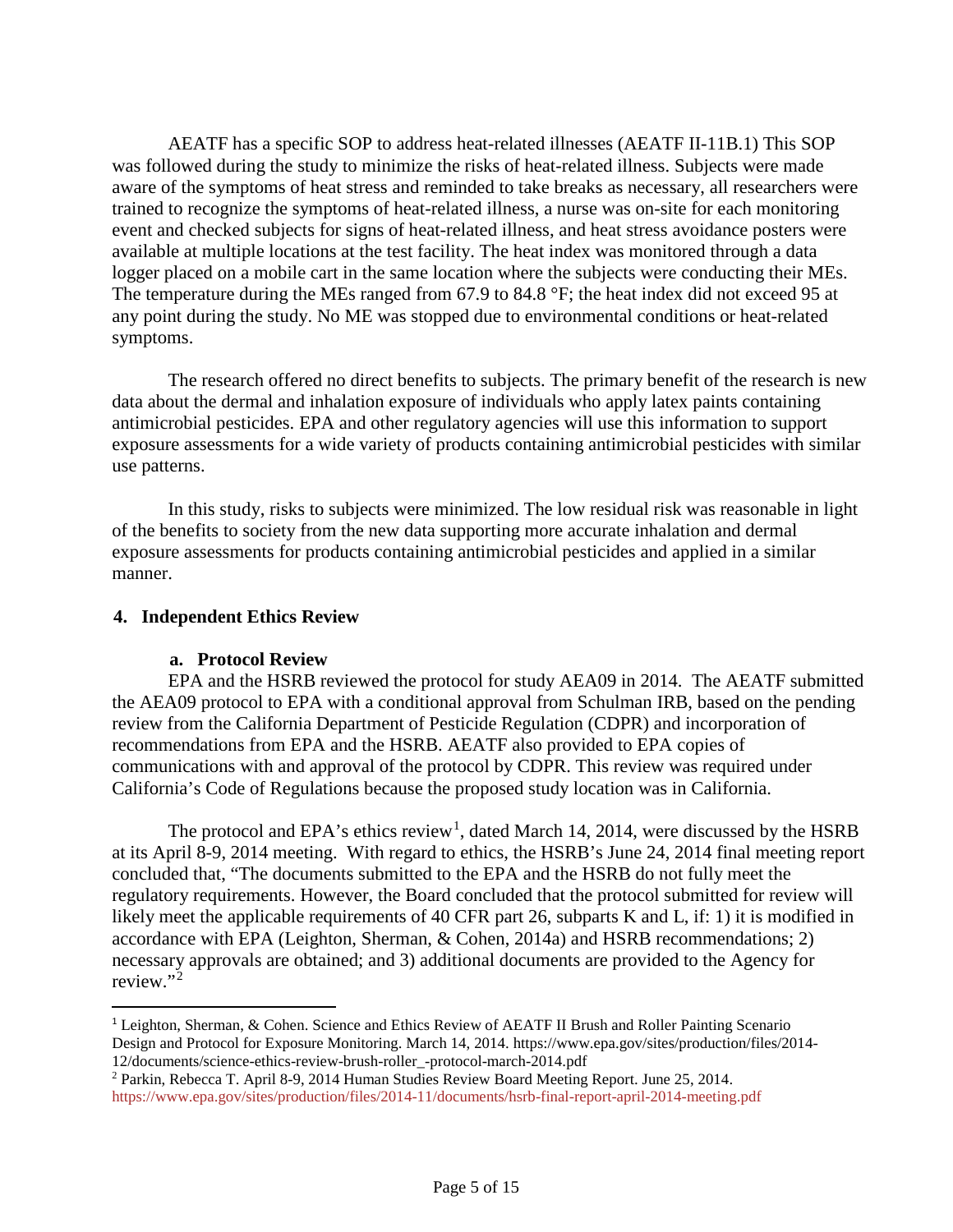## **b. Revisions Based on EPA, HSRB Recommendations**

EPA and the HSRB made specific recommendations about the protocol, recruitment materials, and consent forms for AEA09. As a condition of approving the final protocol, Schulman IRB required AEATF to submit a chart summarizing the recommendations from EPA and the HSRB, and how AEATF addressed each. (pp. 1105-1109) Attachment 1 contains EPA's summary of the ethics-related recommendations from EPA's science and ethics review of the protocol and the HSRB's final report, and how AEATF addressed them.

#### **c. Final Protocol Approval**

The HSRB recommended that AEATF delay initiation of AEA09 until completion of a related study, "Determination of Removal Efficiency of 1,2-Benzisothiazol-3(2H)-one (BIT) from Hand Surfaces Using an Isopropyl Alcohol/Water Wipe and Wash Procedure," AEATF study number AEA08. This study was completed and AEATF sent preliminary results to EPA prior to submitting the protocol for AEA09 to Schulman IRB. The protocol for AEA09 was reviewed and granted final approval by Schulman Associates IRB on March 4, 2016. Schulman IRB provided certified Spanish translations of all relevant documents related to AEA09.

#### **d. Protocol Amendments and Deviations**

After the protocol was approved, there were two amendments and two deviations. EPA raised concerns with AEATF about the protocol amendment process and the effective and IRB approval dates for both amendments.

The protocol notes that:

Proposed changes (amendments) deemed necessary to eliminate apparent immediate hazards to the human subjects may be implemented without prior IRB approval. All other amendments relating to human subjects must be reviewed and approved by the IRB prior to implementation. Approval will be granted in accordance with SAIRB policies and procedures, and may be granted by telephone provided it is documented in writing (e.g., email) in the study raw data. SAIRB may provide expedited review of minor changes as defined by 40 CFR Part 26.1110 at its discretion. (p. 203 of 1773)

AEATF II's SOPs (SOP AEATF II-2.C2, 7.5) requires that "Amendments will be sent to the reviewing IRB for approval prior to implementation unless the amendment is deemed necessary to eliminate apparent immediate hazards to the human subjects. In this case, the amendment will be implemented prior to submission to the IRB." As required under 40 CFR 26.1108(a)(4), SAIRB also requires protocol amendments to be approved by the IRB prior to implementation, unless deemed necessary to eliminate apparent immediate hazards to the human subjects.

#### Protocol Amendment 1

This amendment corrects a typo, clarifies the analytical method summary, and adds information on how to pre-wash cotton outer dosimeters. The amendment was submitted prior to the initiation of monitoring events. The effective date for this amendment is April 26, 2016. It was signed by the study director on May 2, 2016 and by the sponsor representative on April 29, 2016. This amendment was not submitted to the IRB until May 3, 2016 and was not approved until May 4,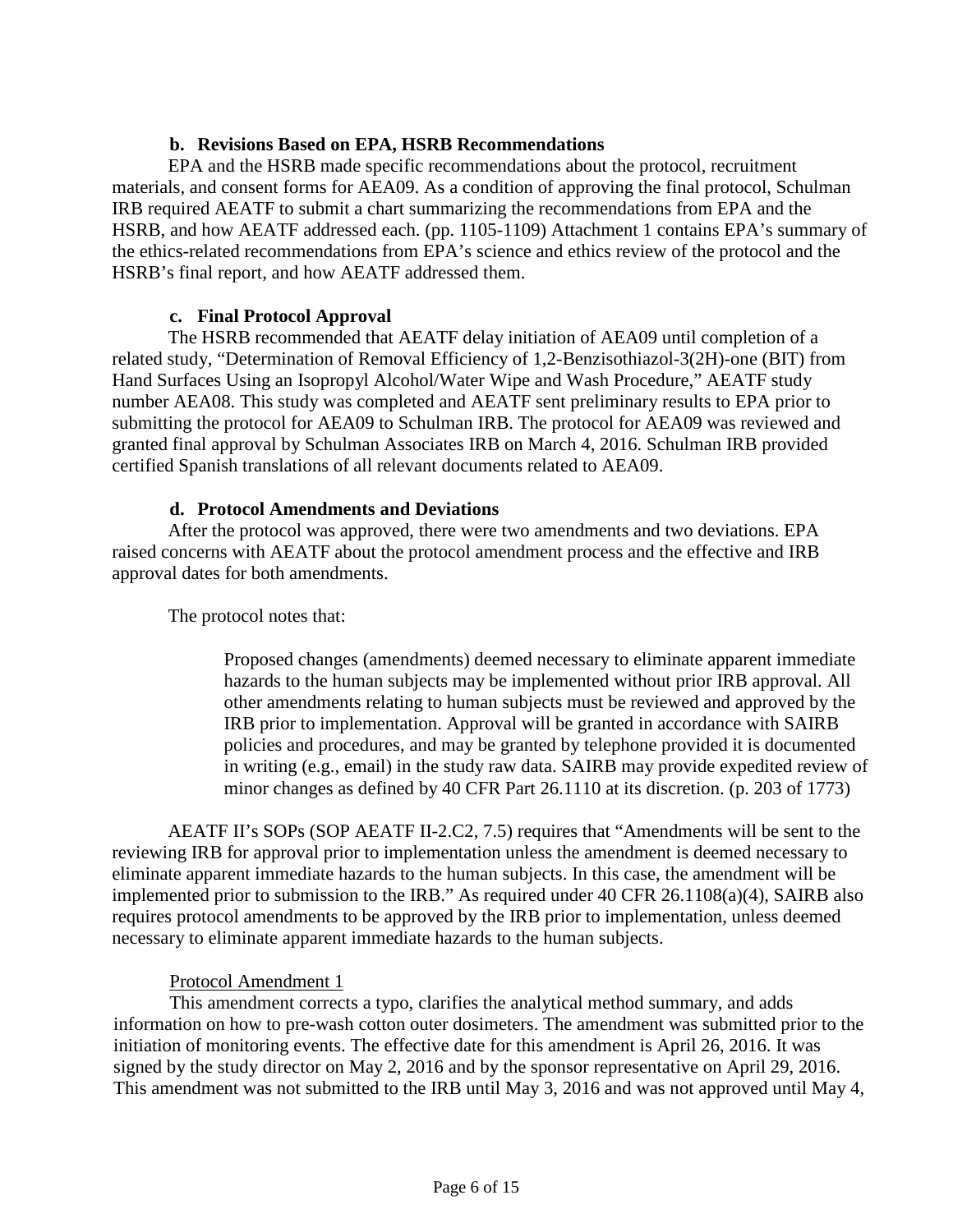2016. However, AEATF confirmed that pre-washing of outer dosimeters was not initiated until May 18, 2016, after the IRB approved the amendment to the protocol.

## Protocol Amendment 2

This amendment changes the transportation of samples from packing them on dry ice and transporting them to transporting the samples directly into the analytical laboratory freezer less than a block from the test site. Subject monitoring began on June 13, 2016. The effective date for this amendment is listed as June 10, 2016. It was signed by the study director and by the sponsor representative on June 10, 2016. This amendment was not submitted to the IRB until June 13, 2016 and was not approved until June 15, 2016. This amendment was implemented starting on the first test day, June 13, 2016, prior to IRB approval of the amendment, and was an unreported deviation until such time as the IRB approved the amendment on June 15, 2016. This amendment did not affect the health, safety, or rights of the subjects in the study.

EPA has raised the issue of protocol effective dates and the requirement for the IRB to approve **all** amendments to protocols prior to implementation, not only those related to human subjects. EPA raised a similar issue with the timing protocol amendments with AEATF and Schulman IRB related to study AEA07, discussed by the HSRB at the October 19, 2016 meeting. EPA's feedback was provided to AEATF after the amendments to the protocol for study AEA09 were completed, and therefore AEATF was not able to take EPA's feedback into consideration when amending the protocol for this study. EPA has reinforced its feedback about the requirement to get IRB approval of all amendments prior to implementation, unless the amendment is necessary to eliminate an imminent hazard to a human subject.

AEATF included two summaries of deviations to the protocol as part of the final study report. (pp. 311-314 of 1773). An undated deviation involved background contamination of the inner dosimeters worn by several subjects (ME01, ME02, ME04, ME06, ME07, ME10, ME12, ME12, ME16, ME17). For the inner dosimeters of these subjects, "BIT background contamination was observed at higher levels than total residues found in outer dosimeters." (p. 331 of 1773). This deviation impacted the analysis of BIT that penetrated the inner dosimeters and required development of an alternate analysis method. EPA and Canada's Pest Management Regulatory Agency collaborated to consider how to address the issue (see Section 2.1, Leighton and Cohen. Science Review of the AEATF II Brush/Roller Painting Human Exposure Monitoring Study (AEATF II Project ID AEA09; MRID 50521701. March 23, 2018). EPA's science review of AEA09 concludes that the results from MEs using the contaminated dosimeters can be treated in a way that provides scientifically valid data. The scientific validity of the results is necessary for the study to be ethically valid. Additional considerations that support the ethical validity of this study deviation are that BIT is present in many fabrics worn in everyday life and subjects were screened and excluded if they had a sensitivity to BIT. EPA does not believe that the BIT background contamination affected the health, safety, or rights of subjects.

The other ethics-related deviation was dated May 4, 2016. AEATF noted that they attempted to place an advertisement in the California Advocate at the same time recruitment advertisements were run in other publications. According to the study report, "Staff at the California Advocate indicated that the advertisement would be placed in the next available issue, May 20, 2016. However, no copies of the paper could be found and phone calls to confirm placement were not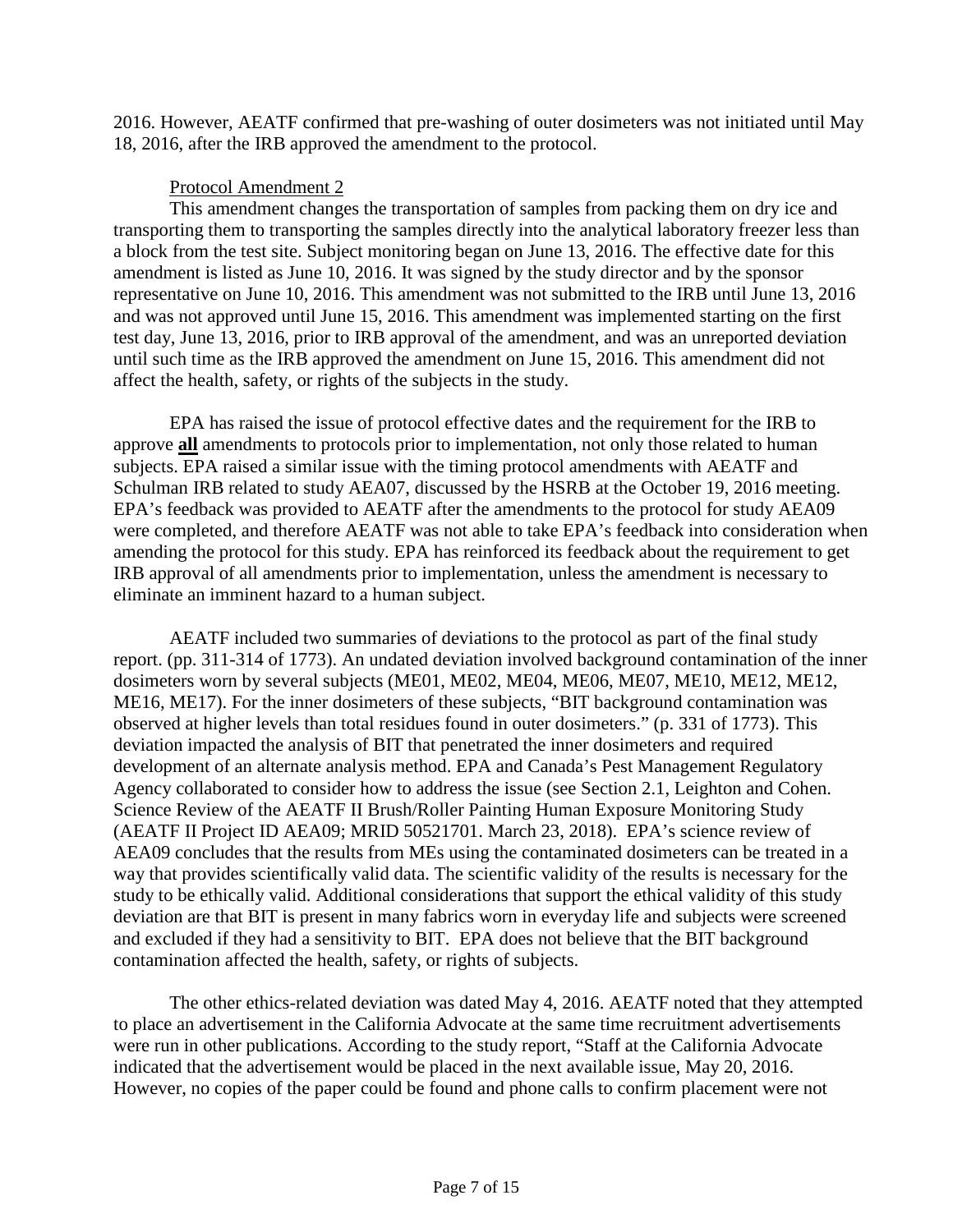returned." (p. 331 of 1773) The recruitment advertisement was run in two other periodicals covering a similar geographic area, and an adequate number of candidates responded and were enrolled in the study.

The remaining deviations from the protocol included in the study report were not related to the ethical conduct of the study.

## **5. Informed Consent**

All participating subjects completed the informed consent process and signed the consent form. The most recent version of the informed consent form was approved by Schulman IRB on March 3, 2016. Schulman IRB provided certified translations from English to Spanish of the recruitment and consent materials.

Potential candidates who responded to the recruitment advertisement were interviewed by phone to determine whether they met basic criteria. If they were still interested in participating and provisionally qualified, they were invited to Golden Pacific Laboratories for a consent meeting and were instructed to bring a government-issued photo ID. Meetings were held one-on-one with a member of the study team, unless a subject chose to bring a friend or family member. As per the protocol, each person was offered the option to have the meeting conducted in English or Spanish, and all chose English. Candidates were provided with materials related to the study (consent form, qualification worksheet, product label, and product SDS), and asked to fill out the first part of the qualification worksheet. The researcher conducting the meeting reviewed the qualifications, and if the basic eligibility criteria for the study were met, proceeded to review the informed consent materials, including the "Experimental Subject's Bill of Rights". Researchers encouraged candidates to ask questions throughout the consent process and during the study itself, and reminded candidates that they were free to withdraw from the study at any time. After the consent meeting, those who met the eligibility criteria and were interested in continuing were asked to complete the second part of the qualification worksheet, and to sign and date the informed consent materials to enroll in the study.

## **6. Respect for Subjects**

Subjects' identifying information was kept confidential – any photos or videos associated with the study were reviewed to ensure they did not show the subject's face, tattoos, or other identifying features. Subjects were assigned identification numbers, and their names were not revealed in the study report.

Each subject received compensation consistent with the protocol and informed consent document. Compensation was \$20 for participating in the consent meeting and \$100 for showing up to the test site, regardless of whether they were monitored as a test subject or served as an alternate.

Subjects were informed during the consent meeting and on the day of monitoring that they were free to withdraw at any time without penalty. Several subjects withdrew by not showing up on the day of their scheduling monitoring event. One subject withdrew to care for his child and because he lacked gas to get to the test site.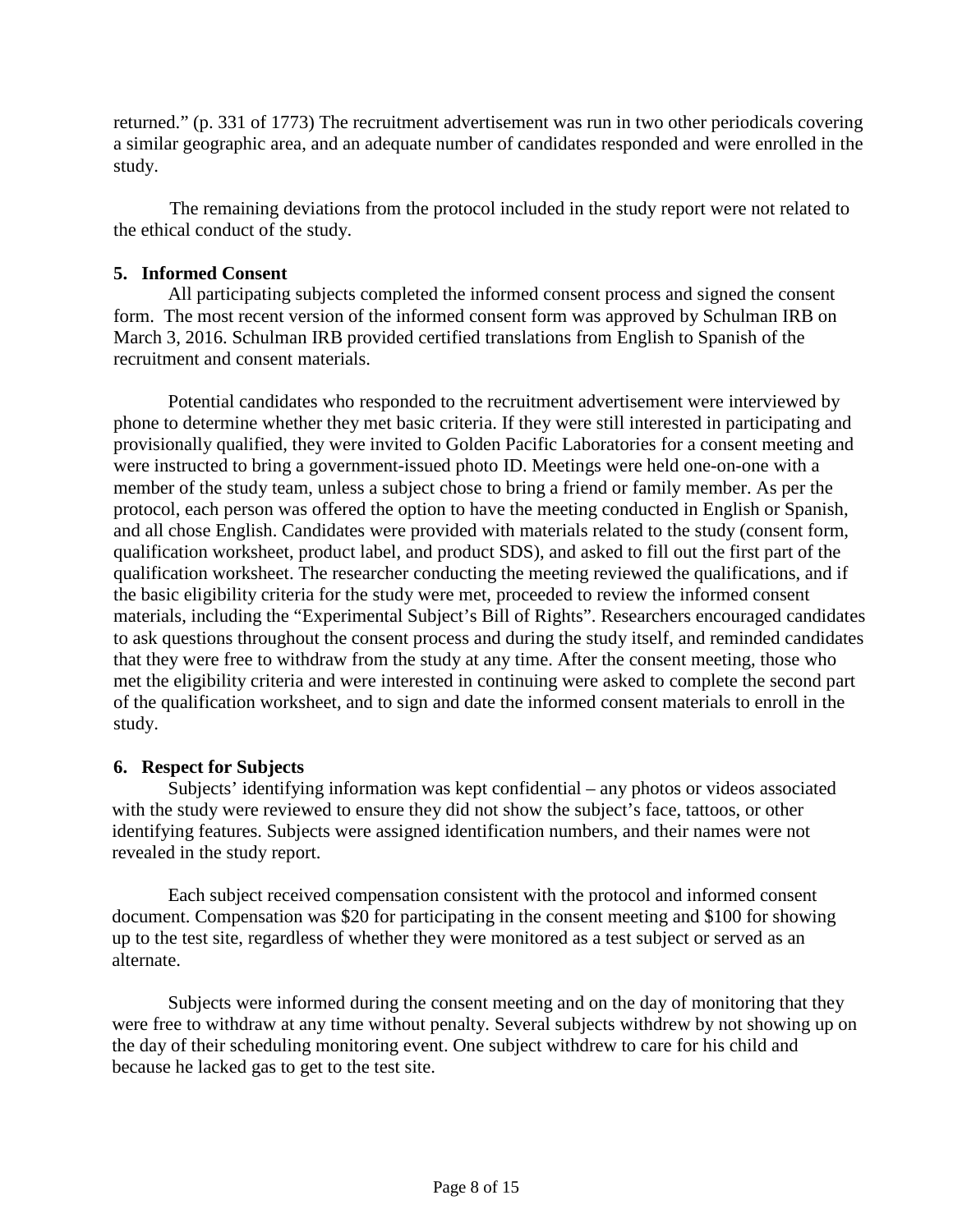## **Completeness of Submission**

The submission by AEATF and additional materials provided by Schulman IRB satisfy the requirements of §26.1303. A checklist indicating how each requirement has been satisfied is provided in Attachment 2.

#### **Applicable Ethical Standards**

The following provisions of 40 CFR 26 Subpart Q define the applicable ethical standards which read in pertinent part:

**§26.1703**: Except as provided in §26.1706, EPA shall not rely on data from any research subject to this subpart involving intentional exposure of any human subject who is a pregnant woman (and therefore her fetus), a nursing woman, or a child.

**§26.1705**: Except as provided in §26.1706, EPA must not rely on data from any research subject to this section unless EPA determines that the research was conducted in substantial compliance with all applicable provisions of subparts A through L of this part.

In addition, §12(a)(2)(P) of the Federal Insecticide, Fungicide and Rodenticide Act (FIFRA) applies. This passage reads:

In general, [i]t shall be unlawful for any person . . . to use any pesticide in tests on human beings unless such human beings (i) are fully informed of the nature and purposes of the test and of any physical and mental health consequences which are reasonably foreseeable therefrom, and (ii) freely volunteer to participate in the test.

## **Prohibition of research involving intentional exposure of pregnant or lactating women, or of children**

40 CFR §26.1703 prohibits research involving intentional exposure of pregnant or nursing women or of children under 18. Pregnancy testing of female subjects on the day of testing was conducted and no pregnant or lactating women were enrolled in the study. All subjects who participated in study AEA09 were at least 18 years old. Therefore, 40 CFR §26.1703 does not prohibit reliance on this research.

## **Substantial compliance with 40 CFR 26 subparts A through L**

40 CFR §26.1705 requires that EPA have "adequate information to determine that the research was conducted in substantial compliance with subparts A through L of this part." Within this range, only subparts K and L are directly applicable to the conduct of third-party research such as this. The AEA09 study was conducted in substantial compliance with subparts K and L.

#### **Compliance with 40 CFR §26 subpart M**

As documented in Attachment 2 to this review, the central requirements of 40 CFR §26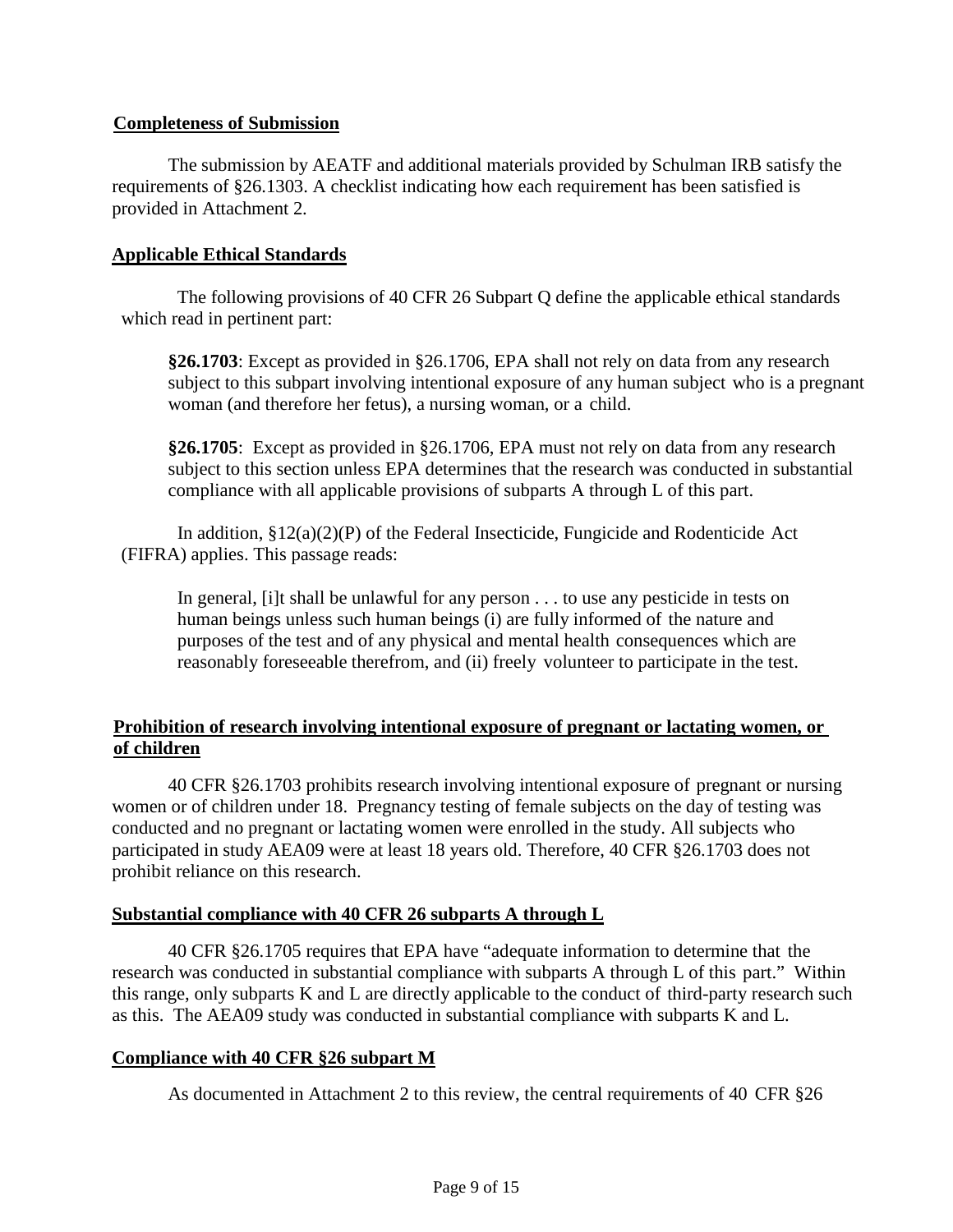subpart M, §26.1303 to document the ethical conduct of the research were addressed.

#### **Compliance with FIFRA §12(a)(2)(P)**

The requirement of FIFRA  $\S 12(a)(2)(P)$  that human subjects of research be "fully informed" of the nature and purposes of the test and of any physical and mental health consequences reasonably foreseeable therefrom," and "freely volunteer to participate in the test," was met for this study.

#### **Conclusion**

This study reports research conducted in substantial compliance with the requirements of 40 CFR 26 subparts A through L. In its conduct, study AEA09 met applicable ethical standards for the protection of human subjects of research, and requirements for documentation of ethical conduct of the research were satisfied. From EPA's perspective, if this study is determined to be scientifically valid and relevant, there is no regulatory barrier to EPA's reliance on it in actions under FIFRA or §408 of FFDCA. This research will also undergo review by the Human Studies Review Board.

cc: Rick Keigwin Tim Leighton Tim Dole

Attachment 1: AEATF actions in response to EPA and HSRB comments on protocol Attachment 2: §26.1303 Completeness checklist for AEA09 Study Attachment 3: Select AEATF SOPs (AEATF II Chapter 11) Attachment 4: IRB Meeting Minutes (3/3/2016) and Membership Roster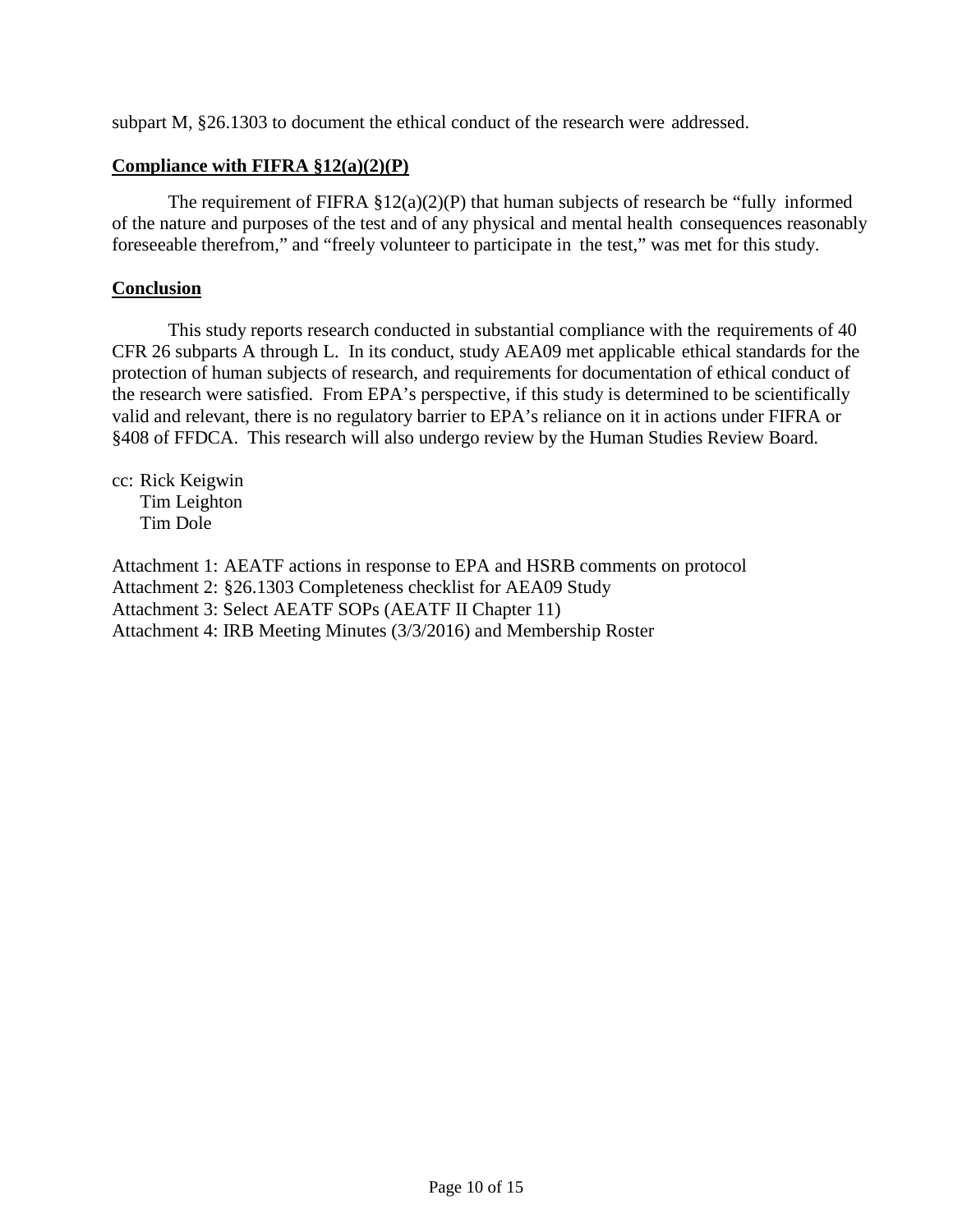# **Attachment 1 Ethics Comments from April 2014 HSRB Meeting & AEATF Actions**

| <b>EPA Comments on AEA09</b>           | <b>AEATF II Actions to Address Comments</b>                        |  |  |  |  |
|----------------------------------------|--------------------------------------------------------------------|--|--|--|--|
| <b>Protocol &amp; Consent Form</b>     |                                                                    |  |  |  |  |
| Revise the first exclusion criteria    | Comment was addressed in the revised protocol. (p. 182 of          |  |  |  |  |
| as follows: "Skin conditions on        | 1773)                                                              |  |  |  |  |
| the surface of the hands, face, or     |                                                                    |  |  |  |  |
| neck (e.g., psoriasis, eczema,         |                                                                    |  |  |  |  |
| cuts or abrasions)"                    |                                                                    |  |  |  |  |
| Revise the fourth exclusion            | Similar comment from HSRB was accepted. (p. 182 of                 |  |  |  |  |
| criteria as follows "Allergies or      | 1773) See table below.                                             |  |  |  |  |
| sensitivities to latex paint,          |                                                                    |  |  |  |  |
| soaps, isopropyl alcohol, <b>BIT</b> , |                                                                    |  |  |  |  |
| or other chemical-based                |                                                                    |  |  |  |  |
| products"                              |                                                                    |  |  |  |  |
| Revise the "Test Product"              | The test substance was referred to as a pesticide in the           |  |  |  |  |
| section of the consent form as         | "Risks" section of the consent document (p. 221 of 1773)           |  |  |  |  |
| follows: "The test product"            |                                                                    |  |  |  |  |
| contains a chemical pesticide          | In a separate communication with EPA, AEATF noted that             |  |  |  |  |
|                                        | EPA's recommended change because:<br>known as BIT which helps keep |  |  |  |  |
| bacteria from growing."                | "[T] he prior section of the Informed Consent describing the       |  |  |  |  |
|                                        | purpose of the study to subjects referred multiple times to        |  |  |  |  |
|                                        | the 'chemical' which would be measured in air and on               |  |  |  |  |
|                                        | dermal matrices. AEATF felt that consistency of                    |  |  |  |  |
|                                        | terminology should be maintained so that subjects would be         |  |  |  |  |
|                                        | aware that the 'chemical' to be measured was BIT. The              |  |  |  |  |
|                                        | sentence in the 'Test Product' section went on to state that       |  |  |  |  |
|                                        | BIT 'helps keep bacteria from growing' to clarify it is an         |  |  |  |  |
|                                        | antimicrobial pesticide. The risks section of the Informed         |  |  |  |  |
|                                        | Consent was updated to use the word 'pesticide.'"                  |  |  |  |  |
| Revise the "Risks" section of the      | Comment was incorporated (p. 221 of 1773)                          |  |  |  |  |
| consent form as follows: "Risk"        |                                                                    |  |  |  |  |
| of a reaction to the latex paint or    |                                                                    |  |  |  |  |
| the pesticide ingredient (BIT)         |                                                                    |  |  |  |  |
| <u>contained in it.</u>                |                                                                    |  |  |  |  |
| Expand the discussion of risks in      | Protocol updated (p. 170 of 1773)                                  |  |  |  |  |
| the protocol and consent form to       |                                                                    |  |  |  |  |
| include risks associated with          | Consent form updated (p. 222 of 1773)                              |  |  |  |  |
| using a ladder to paint ceilings.      |                                                                    |  |  |  |  |
| Incorporate forthcoming                | The HSRB did not finalize the report from the HSRB's               |  |  |  |  |
| guidance from HSRB about how           | working group.                                                     |  |  |  |  |
| to provide personal exposure           |                                                                    |  |  |  |  |
| results to subjects.                   |                                                                    |  |  |  |  |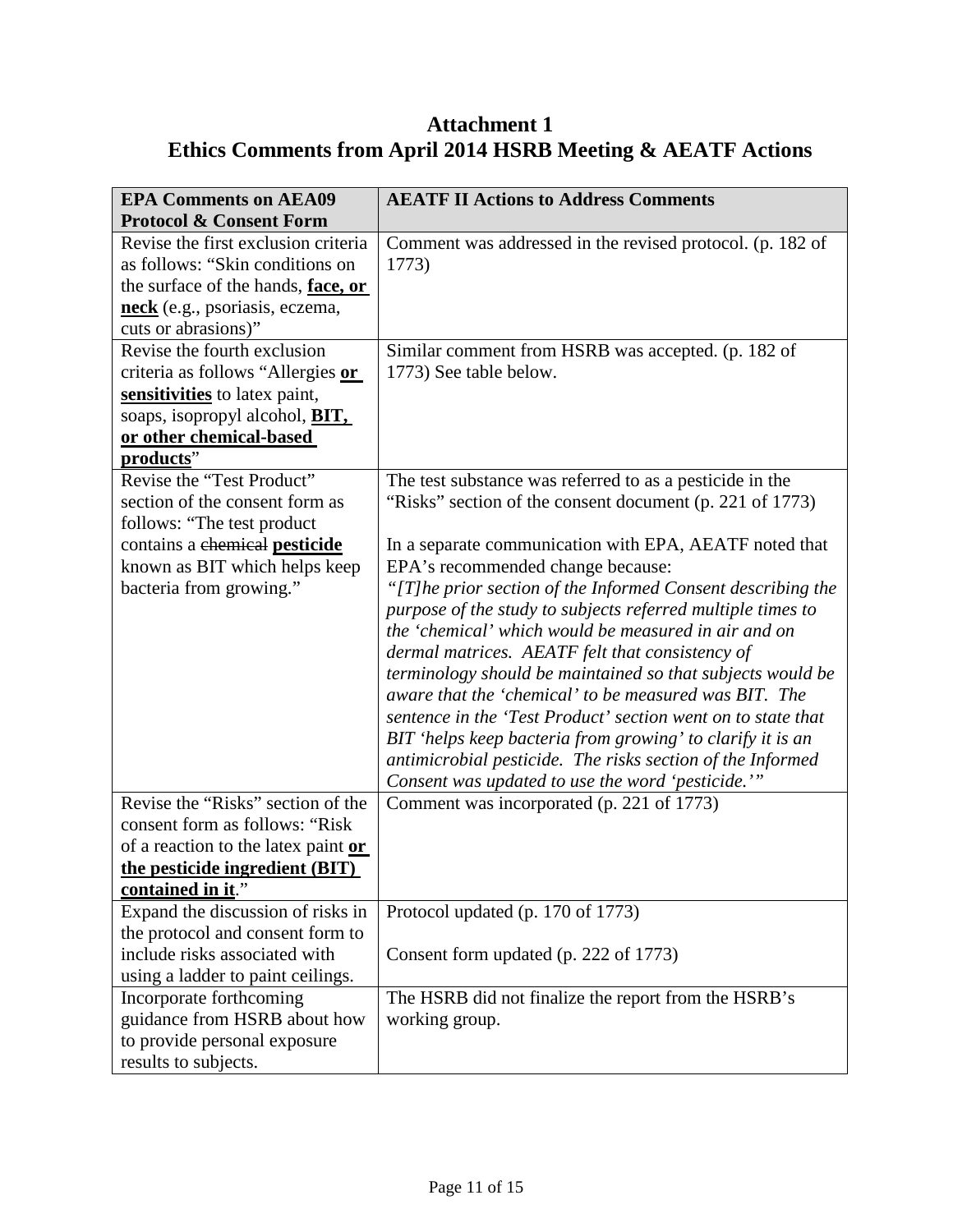| <b>HSRB Comments on AEA09</b>                             | <b>AEATF II Actions to Address Comments</b>                  |  |  |  |
|-----------------------------------------------------------|--------------------------------------------------------------|--|--|--|
| <b>Protocol &amp; Consent Form</b>                        |                                                              |  |  |  |
| Submit to EPA meeting minutes                             | AEATF working with SAIRB to provide these documents.         |  |  |  |
| from SAIRB documenting final                              |                                                              |  |  |  |
| approval and attendance and                               |                                                              |  |  |  |
| documentation of IRB members'                             |                                                              |  |  |  |
| relationship with study's sponsor                         |                                                              |  |  |  |
| Revise protocol to state that                             | Discussion of vulnerable populations deleted from protocol.  |  |  |  |
| "study is not actively recruiting                         |                                                              |  |  |  |
| participants from potentially                             |                                                              |  |  |  |
| vulnerable populations."                                  |                                                              |  |  |  |
| Submit Spanish translations of                            | Translated documents were not provided to EPA prior to       |  |  |  |
| informed consent documents and                            | study initiation. The reviewing IRB performed translation    |  |  |  |
| recruitment materials to EPA                              | and provided certification of the accuracy of the translated |  |  |  |
| prior to study initiation, as well                        | documents.                                                   |  |  |  |
| as documentation of SAIRB                                 |                                                              |  |  |  |
| process for validating                                    |                                                              |  |  |  |
| translations                                              |                                                              |  |  |  |
| Revise the exclusion criteria to                          | Protocol revised to address comment (p. 182 of 1773)         |  |  |  |
| replace EPA's suggested                                   |                                                              |  |  |  |
| "chemical-based products" to                              | Consent form revised to address comment (p. 218 of 1773)     |  |  |  |
| "chemical products"                                       |                                                              |  |  |  |
| Modify discussion of "good<br>health" in the protocol and | Protocol eligibility criteria includes specific health       |  |  |  |
| informed consent document to                              | conditions (p. 181-182 of 1773)                              |  |  |  |
| include definitions of the terms.                         | Consent form was revised as follows: "You will not be able   |  |  |  |
|                                                           | to participate in this research if you have heart or         |  |  |  |
|                                                           | breathing problems; or if you have other health problems     |  |  |  |
|                                                           | that would make participation difficult." (p. 218 of 1773)   |  |  |  |
| Expand the phrase "faces or                               | Consent form was revised (p. 220 of 1773)                    |  |  |  |
| tattoos" to "faces, ears, tattoos,                        |                                                              |  |  |  |
| or other identifying features".                           |                                                              |  |  |  |
| Revise "Study Procedures" point                           | Consent form was revised (p. 221 of 1773)                    |  |  |  |
| 12 in the consent form to add the                         |                                                              |  |  |  |
| text in bold: "The researcher will                        |                                                              |  |  |  |
| remove the painter's hat, air                             |                                                              |  |  |  |
| sampling pumps, and equipment                             |                                                              |  |  |  |
| from you."                                                |                                                              |  |  |  |
| Revise "Risks" point 1 as                                 | Consent form was revised (p. 221 of 1773)                    |  |  |  |
| follows: "if you think you                                |                                                              |  |  |  |
| may have gotten some any of                               |                                                              |  |  |  |
| the paint in your eye"                                    |                                                              |  |  |  |
| Revise "Costs and Payment" as                             | Consent form was revised (p. 223 of 1773)                    |  |  |  |
| follows: "whether or not you                              |                                                              |  |  |  |
| are actually tested take part."                           |                                                              |  |  |  |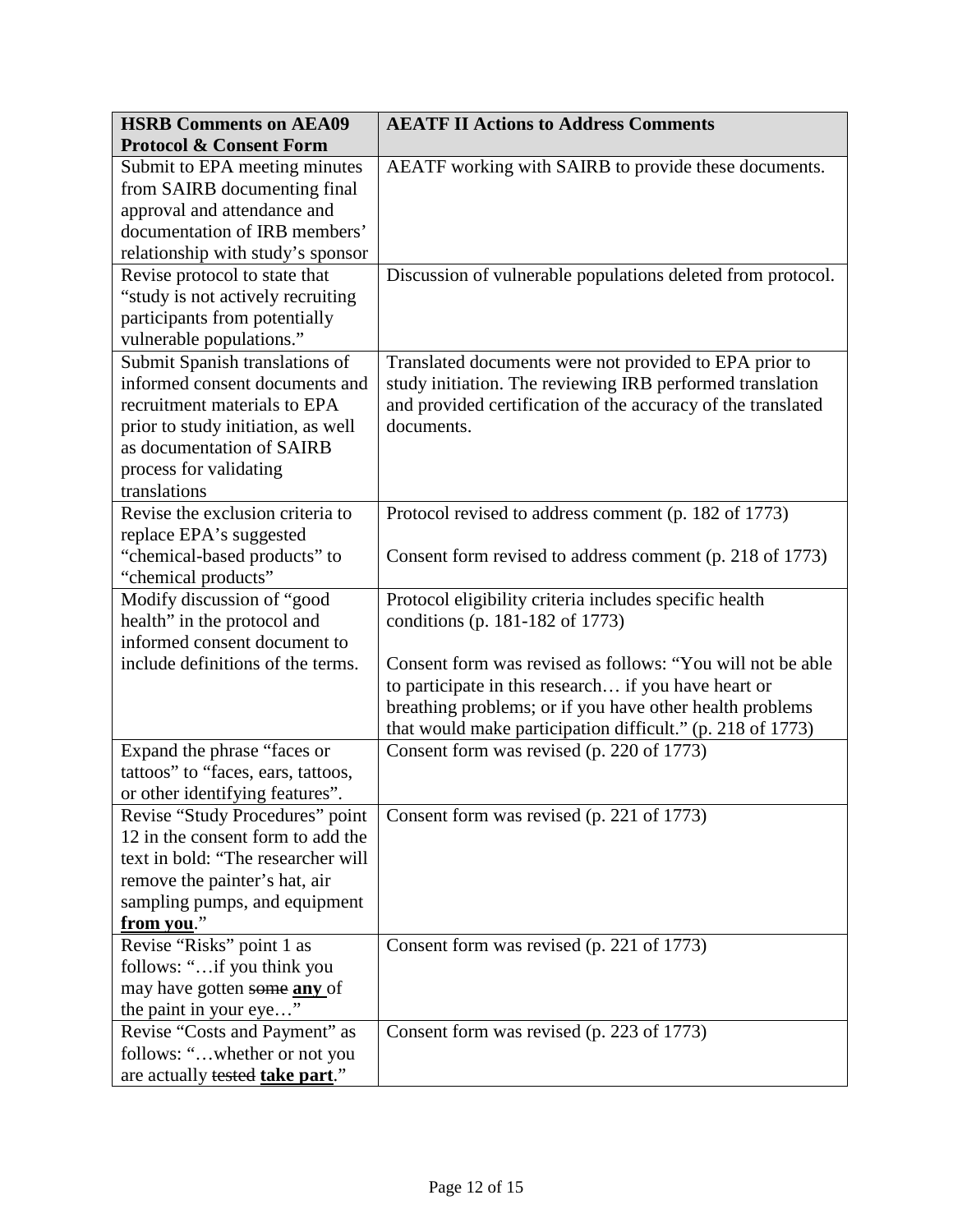| <b>HSRB Comments on AEA09</b>      | <b>AEATF II Actions to Address Comments</b>                     |  |  |
|------------------------------------|-----------------------------------------------------------------|--|--|
| <b>Protocol &amp; Consent Form</b> |                                                                 |  |  |
| Revise "Confidentiality" as        | The consent form includes the following language under          |  |  |
| follows: " any pictures of you     | <b>Study Procedure:</b> "We may also take pictures or video to  |  |  |
| in a report of this study will not | show what happened in the study, but those pictures will not    |  |  |
| show your face or other            | show faces, tattoos, or other identifying features in the final |  |  |
| identifying features (such as      | report. If you do not want to have your picture taken, you      |  |  |
| piercings or tattoos)."            | should not participate in this study." (p. 220 of 1773)         |  |  |
| The Board recommended that         | Comment was addressed. Researchers completed training           |  |  |
| researchers complete a course in   | on human subjects protection within three years of study        |  |  |
| human subjects protections         | initiation.                                                     |  |  |
| within three years of study        |                                                                 |  |  |
| initiation and completion.         |                                                                 |  |  |
| Depending on when the study        |                                                                 |  |  |
| occurs, some investigators may     |                                                                 |  |  |
| exceed this recommended time       |                                                                 |  |  |
| limit.                             |                                                                 |  |  |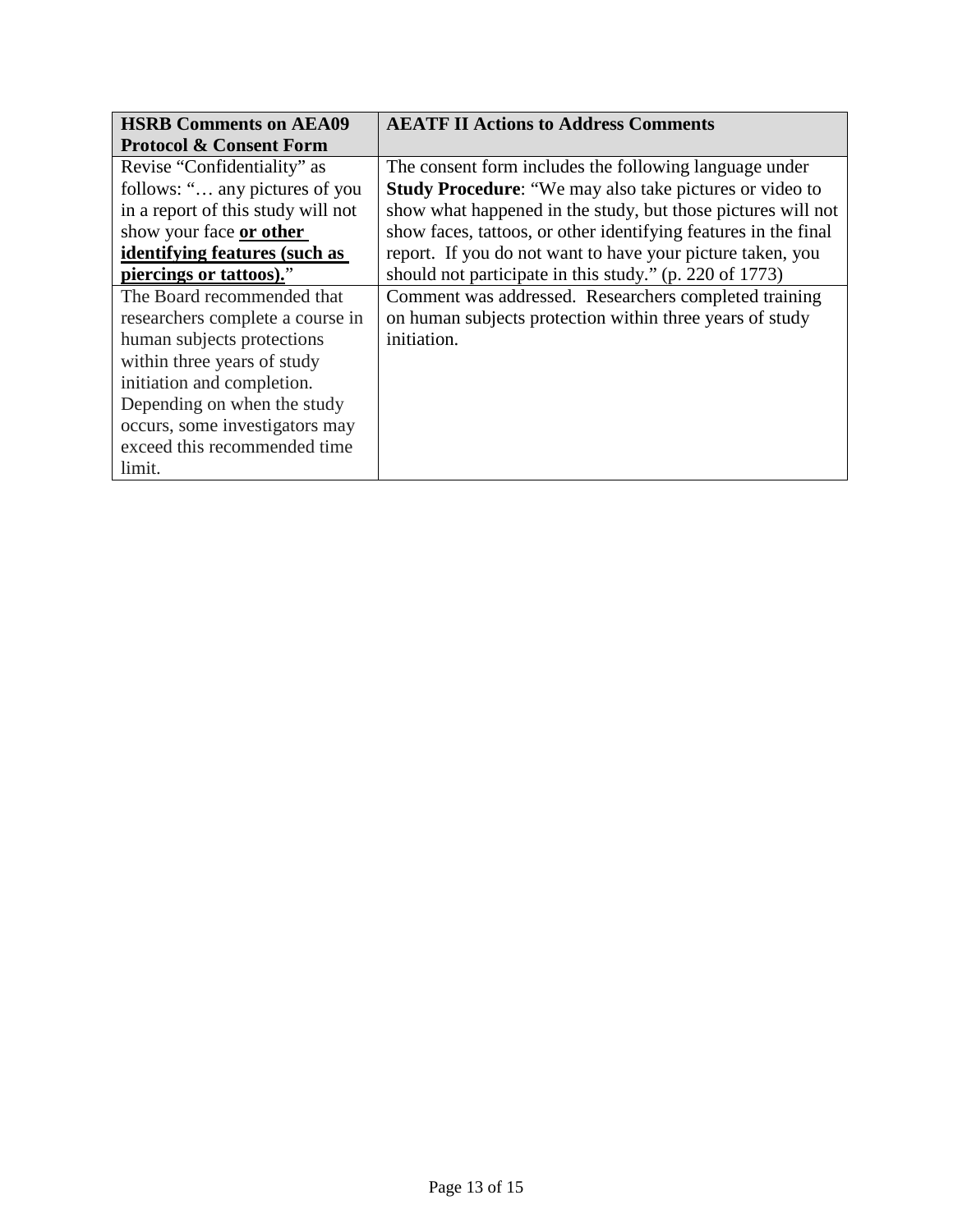# **Attachment 2 § 26.1303 Checklist for Completeness of AEA09 Submitted for EPA Review**

Any person who submits to EPA data derived from human research covered by this subpart shall provide at the time of submission information concerning the ethical conduct of such research. To the extent available to the submitter and not previously provided to EPA, such information should include:

| <b>Requirement</b>                                                                                                            |                                                                                                                                                                                                                          | Y/N                                                                                                                                                                                                                                                                                                                                                                                                      | <b>Comments/Page</b><br><b>References</b> |                                  |
|-------------------------------------------------------------------------------------------------------------------------------|--------------------------------------------------------------------------------------------------------------------------------------------------------------------------------------------------------------------------|----------------------------------------------------------------------------------------------------------------------------------------------------------------------------------------------------------------------------------------------------------------------------------------------------------------------------------------------------------------------------------------------------------|-------------------------------------------|----------------------------------|
| (a) Copies of all of the records relevant to the research specified by<br>§26.1115(a) to be prepared and maintained by an IRB | ٠                                                                                                                                                                                                                        | §1115(a)(1): Copies of<br>all research proposals reviewed,<br>scientific evaluations, if any, that accompany the proposals,<br>approved sample consent documents,<br>progress reports submitted by investigators, and reports of injuries to<br>subjects.                                                                                                                                                | Υ                                         |                                  |
|                                                                                                                               | $\bullet$<br>$\bullet$<br>$\bullet$                                                                                                                                                                                      | §1115(a)(2): Minutes of IRB meetings which shall be in sufficient detail to show<br>attendance at the meetings;<br>actions taken by the IRB;<br>the vote on these actions including the number of members voting<br>for, against, and abstaining;<br>the basis for requiring changes in or disapproving research;<br>a written summary of the discussion of controverted issues and their<br>resolution. | Y                                         |                                  |
|                                                                                                                               |                                                                                                                                                                                                                          | §1115(a)(3): Records of continuing review activities.                                                                                                                                                                                                                                                                                                                                                    | Υ                                         |                                  |
|                                                                                                                               | investigators.                                                                                                                                                                                                           | §1115(a)(4): Copies of all correspondence between the IRB and the                                                                                                                                                                                                                                                                                                                                        | Υ                                         |                                  |
|                                                                                                                               | §1115(a)(5):<br>$\bullet$<br>$\bullet$                                                                                                                                                                                   | A list of IRB members identified by name; earned degrees;<br>representative capacity; indications of experience such as board<br>certifications, licenses, etc., sufficient to describe each member's chief<br>anticipated contributions to IRB deliberations;<br>any employment or other relationship between each member and the<br>institution                                                        | Υ                                         |                                  |
|                                                                                                                               |                                                                                                                                                                                                                          | §1115(a)(6): Written procedures for the IRB in the same detail as described in §<br>26.1108(a) and § 26.1108(b).                                                                                                                                                                                                                                                                                         | Y                                         | EPA received this<br>previously. |
|                                                                                                                               | §1115(a)(7): Statements of significant new findings provided to subjects, as<br>required by § 26.1116(b)(5).                                                                                                             |                                                                                                                                                                                                                                                                                                                                                                                                          | n/a                                       |                                  |
| the records relevant to the<br>tified in §26.1125(a)-(f)<br>information ider<br>(b) Copies of all of                          |                                                                                                                                                                                                                          | (1) The potential risks to human subjects;                                                                                                                                                                                                                                                                                                                                                               | Υ                                         |                                  |
|                                                                                                                               | A discussion of:<br>§1125(a)                                                                                                                                                                                             | (2) The measures proposed to minimize risks to the human subjects;                                                                                                                                                                                                                                                                                                                                       | Υ                                         |                                  |
|                                                                                                                               |                                                                                                                                                                                                                          | (3): The nature and magnitude of all expected benefits of such research,<br>and to whom they would accrue;                                                                                                                                                                                                                                                                                               | Y                                         |                                  |
|                                                                                                                               |                                                                                                                                                                                                                          | (4) Alternative means of obtaining information comparable to what would<br>be collected through the proposed research; and                                                                                                                                                                                                                                                                               | Υ                                         |                                  |
|                                                                                                                               |                                                                                                                                                                                                                          | (5) The balance of risks and benefits of the proposed research.                                                                                                                                                                                                                                                                                                                                          | Υ                                         |                                  |
|                                                                                                                               | §1125(b): All information for subjects and written informed consent agreements<br>as originally provided to the IRB, and as approved by the IRB.                                                                         |                                                                                                                                                                                                                                                                                                                                                                                                          | Υ                                         |                                  |
|                                                                                                                               | §1125(c): Information about how subjects will be recruited, including any<br>advertisements proposed to be used.                                                                                                         |                                                                                                                                                                                                                                                                                                                                                                                                          | Υ                                         |                                  |
|                                                                                                                               | §1125(d): A description of the circumstances and methods proposed for<br>presenting information to potential human subjects for the purpose of obtaining<br>their informed consent.                                      |                                                                                                                                                                                                                                                                                                                                                                                                          | Υ                                         |                                  |
|                                                                                                                               | §1125(e): All correspondence between the IRB and the investigators or                                                                                                                                                    |                                                                                                                                                                                                                                                                                                                                                                                                          | Υ                                         |                                  |
|                                                                                                                               | sponsors.<br>§1125(f): Official notification to the sponsor or investigator, in accordance with<br>the requirements of this subpart, that research involving human subjects has<br>been reviewed and approved by an IRB. |                                                                                                                                                                                                                                                                                                                                                                                                          | Υ                                         |                                  |